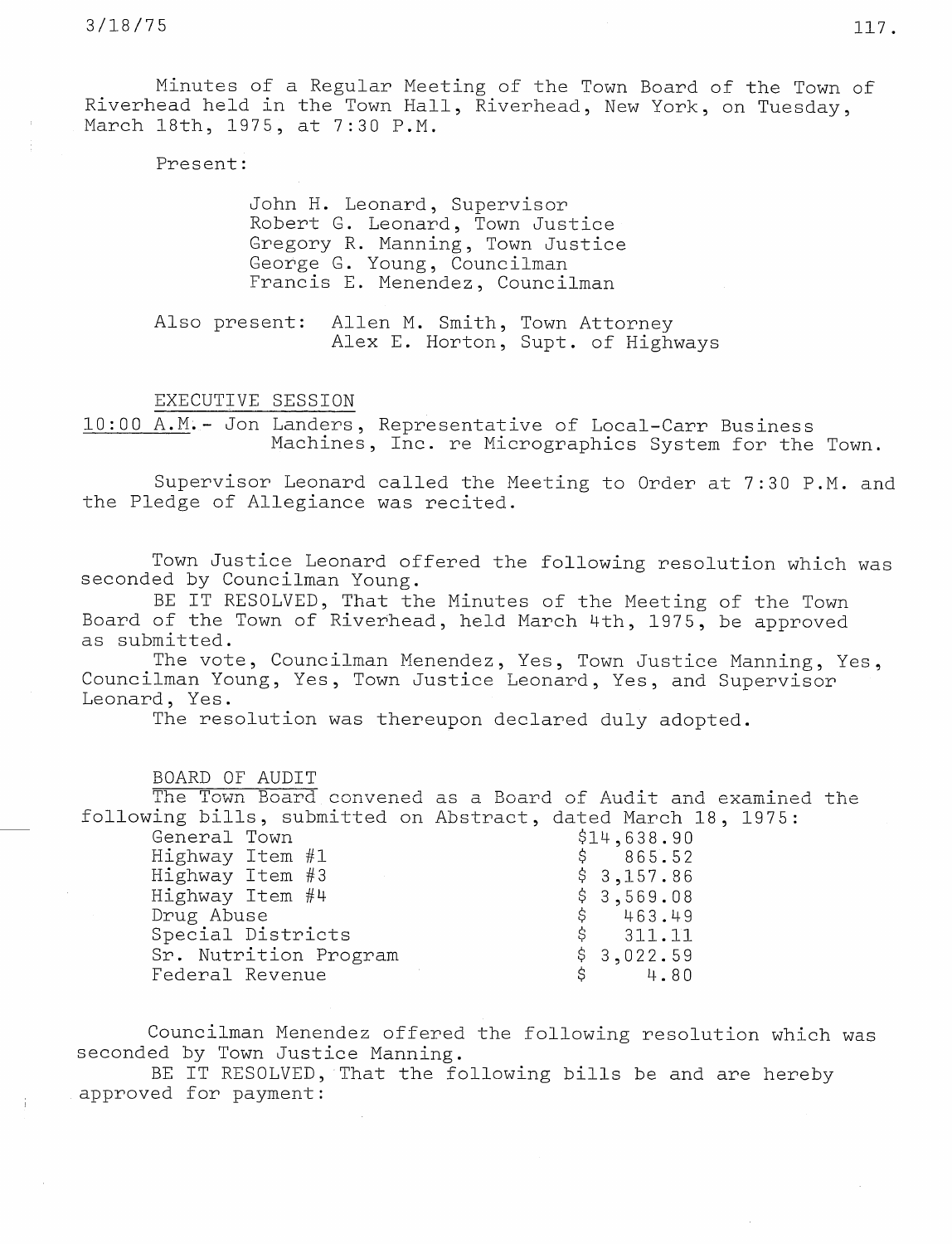| BOARD OF AUDIT - continued: |                           |
|-----------------------------|---------------------------|
| Special Districts           |                           |
| General Town                | $$311.11$<br>$$14,638.90$ |
| Highway Item #1             | \$865.52                  |
| Highway Item #3             | \$3,157.86                |
| Highway Item #4             | \$3,569.08                |
| Drug Abuse                  | \$463.49                  |
| Sr. Nutrition Program       | \$3,022.59                |
| Federal Revenue             | \$4.80                    |

The vote, Councilman Menendez, Yes, Town Justice Manning, Yes, Councilman Young, Yes, Town Justice Leonard, Yes, and Supervisor Leonard, Yes.

The resolution was thereupon declared duly adopted.

REPORTS

Tax Receiver's, dated: March 10th, 1975. Filed. Supervisor's, month of February, 1975. Filed. Recreation Department, month of February, 1975. Filed. Recreation Annual Report for 1974. Filed. Manorville Fire District Treasurer's Report for 1974. Filed.

OPEN BID REPORT - One (1) Used Hopper-Spreader - Highway Dept.

After being duly advertised the following bid for One Used Hopper-Spreader for use of the Town Highway Department was opened by the Town Clerk on March  $17$ ,  $1975$ , at  $11:00$  A.M.:

Municipal Machinery Co., Inc. Coram, New York 11727

1968 Henderson, Model FS - 1000

Delivered Price: \$2,000.00

### COMMUNICATIONS

Suffolk County Department of Planning, dated 3/4/75, relating to amended Building Zone Ordinance, relating to Day Care facilities and stating if no resolution is received from the Town Board by March 24th, 1975, it will be assumed that there are no objections. Filed. Copies to all Town Agencies.

Cooperative Extension, enclosing materials dealing with sand and gravel mining, in respect to the New York State Mined Land Reclamation Act. Filed.

Copies to Town Board and Town Attorney.

Town of Brookhaven, dated 2/27/75, relating to adoption of amendment to Chapter 85 of the Code of the Town of Brookhaven relating to Day Care Centers. The context of the context of the context of the context of the context of the context of the context of the context of the context of the context of the context of the context of the context of the co

Copies to all Town Agencies.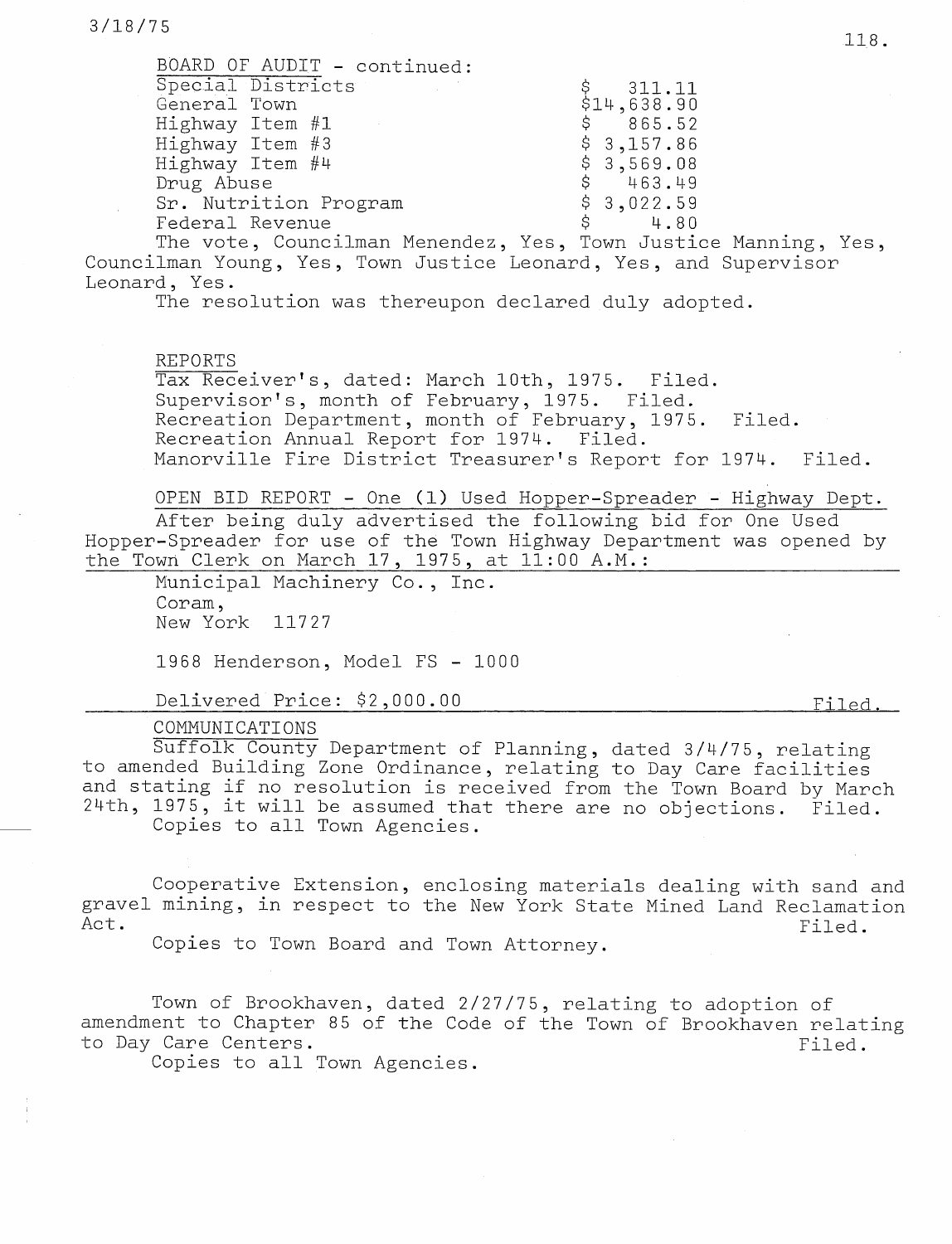### COMMUNICATIONS

Kathleen R. Johns, Penny's Drive, Timber Park, Calverton, dated 2/28/75, requesting installation of a street light on Pole #6. She states that it is very dark on this street and there have been minor acts of vandalism, such as damaged and stolen mailboxes. She also feels that the children who have to walk to the bus stop on Timber Drive and Route 25 would benefit greatly because of the early switch to Daylight Saving Time. The same of the same of the same of the same of the same of the same of the sa

Copies to Town Board and Town Attorney.

American Legion Commander, Edward Purcell, extending invitation to Town Board to participate in the Memorial Day Parade to be held on Friday, May 30, 1975, starting at 9:00 A.M., with the parade formation to take place on Osborne Avenue at the rear of the Pulaski Street School. Requesting Parade Chairman be advised of intention to par pate. Filed.

Copies to Town Board. Referred to Town Clerk for reply.

Simon Ullian, dated March 3, 1975, advising that the Zoning Board of Appeals has granted him a variance to add a structure to the rear of his building located at 48 West Main Street, Riverhead and requesting permission of the Town board to make the alteration to the aforesaid building. The same of the set of the set of the set of the set of the set of the set of the set of the set of the set of the set of the set of the set of the set of the set of the set of the set of the set of the

Copies to Town Board and Town Attorney.

Zoning Inspector, Edward R. Munson stated: "This is a situation where our Zone Ordinance has double duty. In one schedule it states that you can have 80% coverage of buildings in the Business D Use District, but by going to the Board of Appeals you have more than 80%. There is also another section under  $303C$ , which states the buil area may be approved over that 80%, by Special Permit of the Town Board

Referred to Town Clerk for reply.

George A. Trutner, Secretary, Riverhead Flagg Corporation, dat february 28, 1975, stating that the Riverhead Flagg Corporation i operating the Flagg Country Club, which is a semi-private club, being opened to the public for golf, during the week and the restaurant will be open daily for lunch and dinner.

Mr. Trutner is requesting lighting on Oakleigh Avenue, begin at Sound Avenue right to the junction of the Flagg Hill Drive and sta that Oakleigh Avenue, not only leads to the Country Club, but also to two summer rental establishments, Woodoliff Park and the Baiting Hollow Lodge.

Mr. Trutner further states that there are no sidewalks in the area, and it is a dangerous condition with many motorists and pedestrians. Mr. Trutner trusts that the lighting will be installed in the near future.<br>Filed.

Copies to Town Board and Town Attorney.

Lighting Matter was referred to Judge Manning.

Mr. Horton stated that if they got the street lighting, they wouldn't need the sidewalks.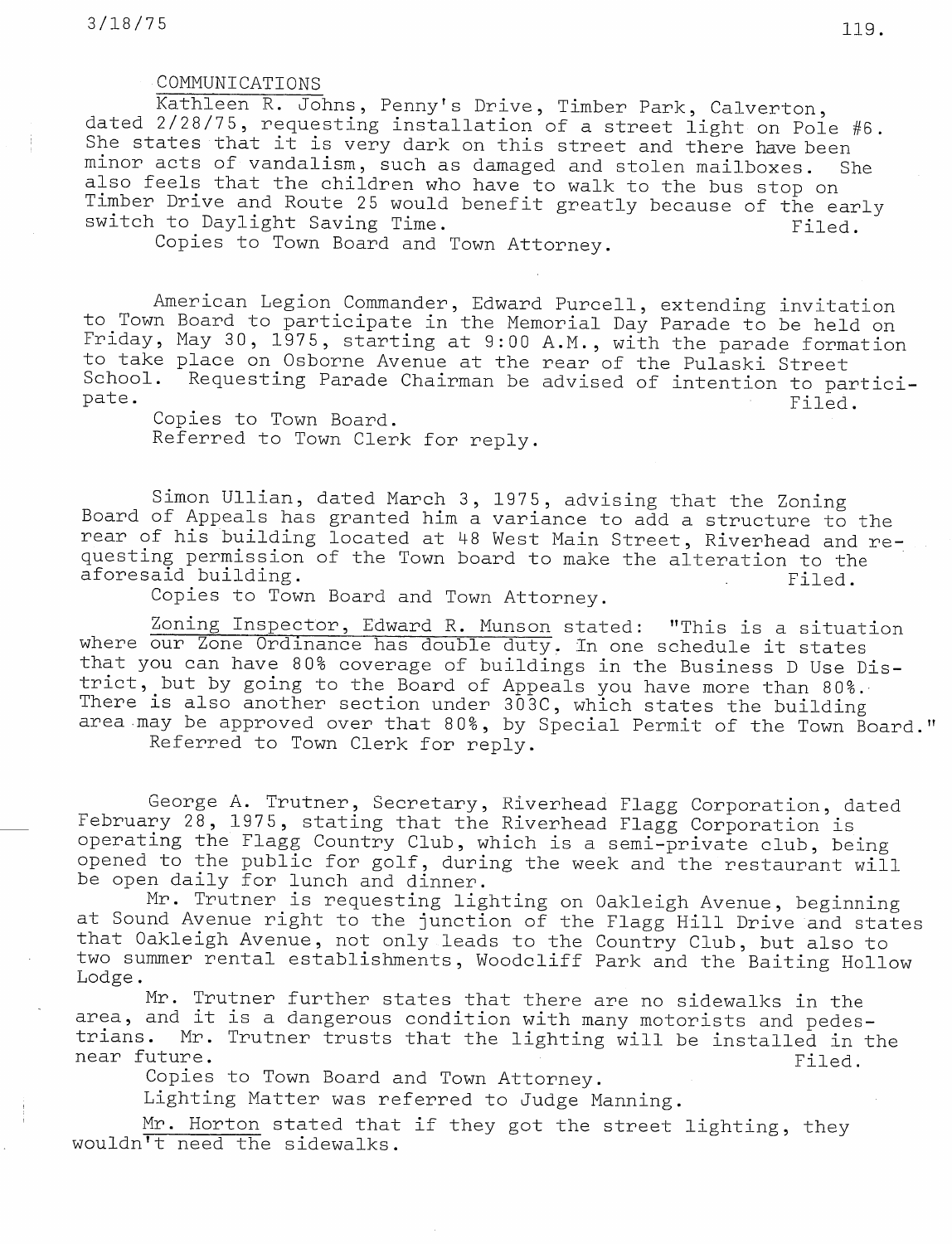COMMUNICATIONS - continued:

Mrs. Milton Harris, received 3/12/75, requesting street light on Pole #448, Hubbard Avenue, Riverhead, due to strangers roaming the area at night. The set of  $\mathsf{Filed.}$ 

Copies to Town Board and Town Attorney.

N.Y.S. Assembly, dated 3/11/75, submitting copies of <sup>a</sup> home rule request regarding contracts for repair of certain sanitation equipment.

They further ask that the Town Board adopt the enclosed resolution and return four signed copies of same after adoption. Filed.

Copies to Town Board and Town Attorney.

LILCO, dated 3/13/75, enclosing drawing relating to proposed installation of a new primary voltage underground electric line and the removal of the existing primary voltage underground line - this work is being done in connection with the installation of the new drainage facilities on Middle Road and asking approval be granted for this project.  $\overline{\phantom{a}}$  filed.

Permission was granted and matter was referred to the Town Clerk for reply.

West Side Realty, dated 3/17/75, re Permit to Construct Bank Building - Riverhead Plaza Shopping Center regarding placement of proposed bank building and esthetic touches, such as landscaping and a sculpture to be situated in front of the W.T. Grant store to enhance the entire center. The context of the state of the state of the state of the state of the state of the s

Copies to Town Board and Town.Attorney.

N.Y.S. Department of Environmental Conservation, dated 3/12/75, re Public Notice for Petition of John O. Magee to install timber bulkhead, east end of Tuts Lane, south of Fourth Street, South Jamesport, N.Y.

Public Hearing on aforementioned Petition will be held on the 17th day of April, 1975, at 2:00 P.M., in the Suffolk County Legislative Meeting Room, County Center, Riverhead, New York, 11901.

All persons who wish to be heard either for or against this matter must file a notice of appearance in writing and in duplicate on or before April 11, 1975, with the Tidal Wetlands Permit Administration, Building 40, S.U.N.Y., Stony Brook, N.Y. 11794. Filed. Copies to Town Board and Town Attorney.

UNFINISHED BUSINESS

a) Adopts Master Plan - No action taken at this time.

b) Regulations on Public Access to Records - Progress.

c) Adoption of Codification Code - Town Board will meet soon with representatives to straighten this matter out.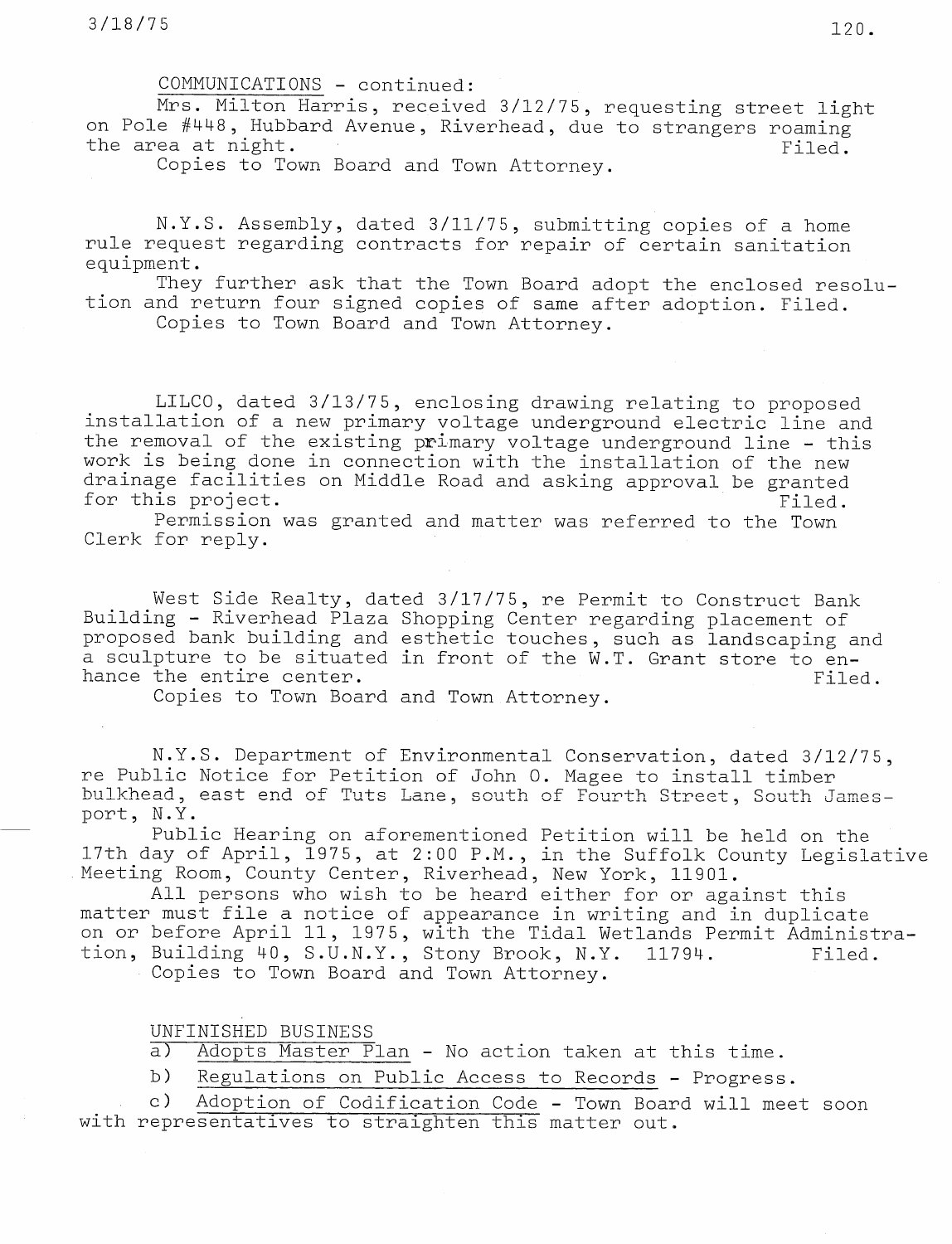Supervisor Leonard then asked if anyone wished to be heard.

# PERSONAL APPEARANCES

Police Chief Grodski asked if any action will be taken regarding an amendment for a full stop at Northville Turnpike and Route 58 and Osborne Avenue and Route 58, now that the traffic lights have been installed.

Supervisor Leonard replied that they would take it up at the next meeting.

Councilman Menendez asked the Chief if traffic lights should be put up at the intersection of Northville Turnpike and Cross River Drive, before someone gets killed.

Chief Grodski replied that the Town has been fortunate so far and the peak of the summer traffic will tell if further precautions are needed.

He further stated that he would like to see a four-way stop there.

Further discussion followed.

Mrs. Emma Karch asked if they were going ahead on regrading Sound Avenue or were they just going to make another survey.

She further stated that she read in the papers that Judge Manning's comments on this matter.at the last meeting were based on a political promise.

Judge Manning stated that he would live with that statement. He then went on to say that in his mind, Sound Avenue and Fresh Pond Avenue is the most dangerous intersection in the Town of Riverhead.

He further stated that years ago, "the Town could live with a dangerous situation due to lack of funds and a lack of residents along the road, but now, there are five hundred people who live along that road and they don't even wish to travel along that road because of the danger. "

He concluded by saying that he.did promise those people that if he were elected, he would do everything in his power to correct this problem.

Emma Karch then referred to Supervisor Leonard's report at the last meeting regarding the small number of accidents on that spot in the last seven years and stated that she considers many intersections in Town to be more dangerous than this one.

Judge Manning agreed that there are many other dangerous intersections in Town, but if one life can be saved by fixing this intersection, he feels that the Town owes it to its people to correct these dangerous situations.

Further discussion followed.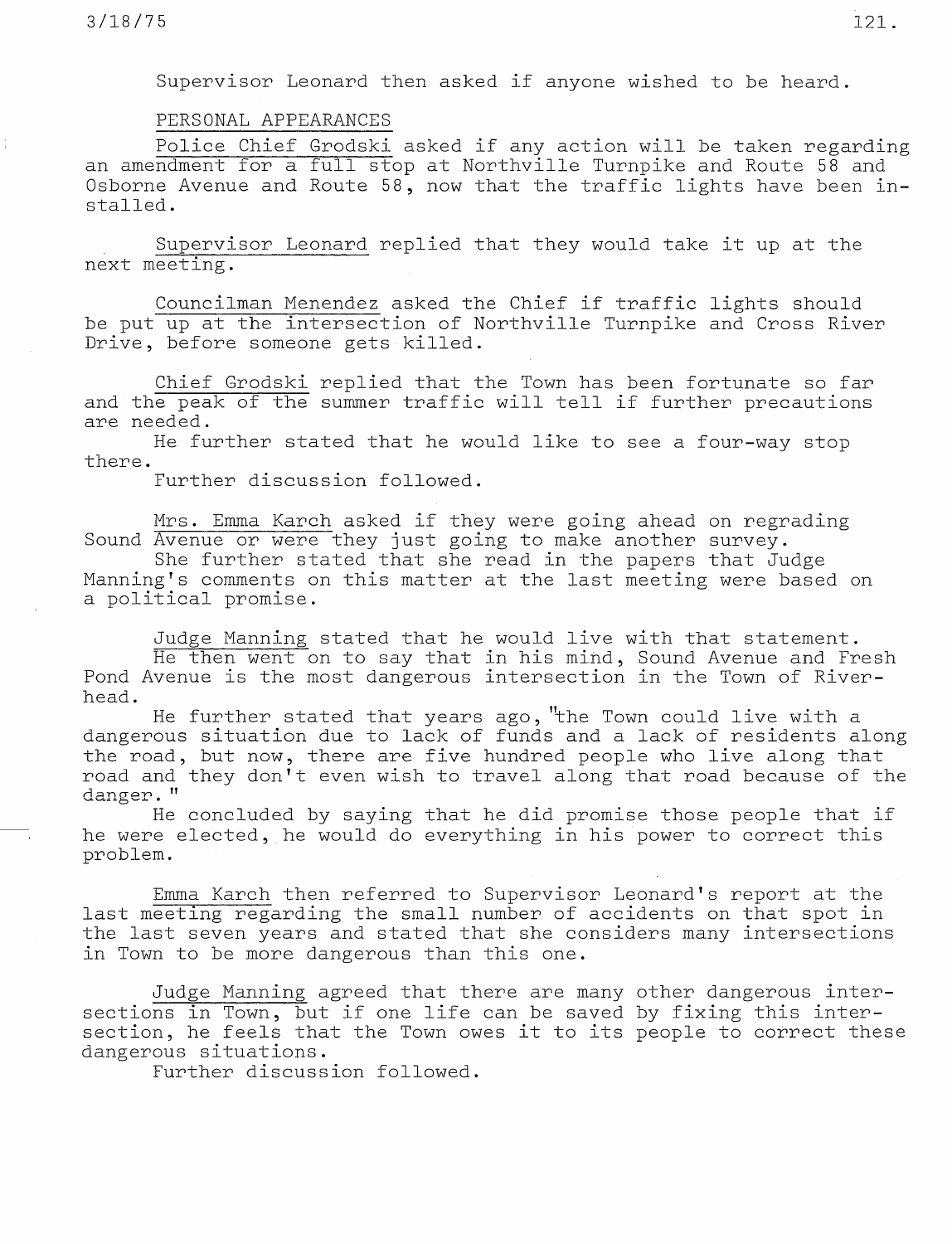# PERSONAL APPEARANCES - continued:

Supervisor Leonard then replied that he has been here for three vears and has never once received any calls on this intersection.

Judge Manning stated that differences in opinion are what made this country great, but disagreed with the Supervisor on one point, stating that Mr. Leonard was present at a meeting in Wading River and heard 150 to 175 people voice their concern about that intersection and he should not state that he has never heard any complaints.

Mrs. Karch then said that she believed Mr. Leonard.

Mr. Roy Hooper stated that he was sorry, but he had to challenge Judge Manning on this matter and stated that he didn't think Mr. Manning had been around Riverhead long enough to know the condition of a lot of things, anyway.

He further stated that if the Town went around fixing all the places in Riverhead that are potentially dangerous, the Town would go bankrupt, more than they are right now!

Councilman Menendez said he has been in Riverhead for fifty years and has driven on every road in Town and he has his heart in his mouth everytime he pulls out onto Sound Avenue from Fresh Pond Avenue, because no one can see if anything's coming.

He further stated that people go way out of their way to get to Wading River just to avoid that dangerous intersection and something must be done!

Marie Hoff stated that she has made it a point to travel these roads several times, once with an engineer, and she feels there is evidence in favor of both Supervisor Leonard's and Judge Manning's opinions, but also feels that the situation definitely needs to be corrected.

She further stated that she tried to make that turn, in question, several times and couldn't because she was not able to see.

#### RESOLUTIONS

Councilman Menendez offered the following resolution which was seconded by Town Justice Manning.

RESOLVED, That the Town Clerk be and hereby is directed and authorized to advertise in the March 20th, 1975 issue of the News-Review, the official newspaper of the Town of Riverhead, for bids to construct a wooden bulkhead at the southerly terminus of Meeting House Creek Boulevard, Aquebogue, Town of Riverhead, New York, and be it

FURTHER RESOLVED, That the Town Clerk be and is hereby designated to open publicly and read aloud on March 31st, <sup>1975</sup> at 11:00 A.M., in the Town Clerk's Office, 220 Roanoke Avenue, Riverhead, New York, all bids which have been received, and be it

FURTHER RESOLVED, That the Town Clerk shall make a record of such bids and present the same at the Town Board Meeting to be held on April 1, 1975.

The vote, Councilman Menendez, Yes, Town Justice Manning, Yes, Councilman Young, Yes, Town Justice Leonard, Yes, and Supervisor Leonard, Yes.

The resolution was thereupon declared duly adopted.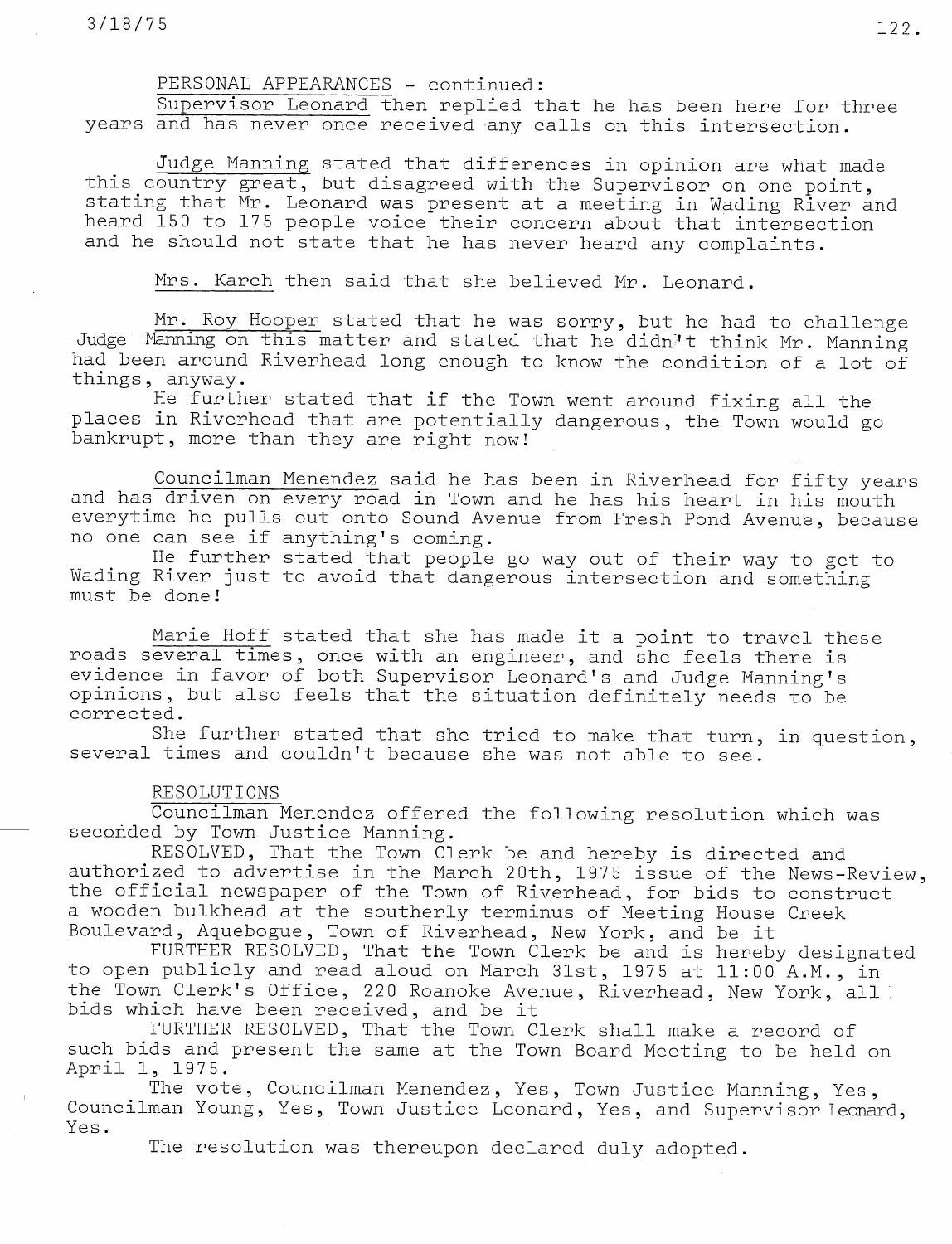RESOLUTIONS - continued:

Councilman Menendez offered the following resolution which was seconded by Town Justice Manning.

BE IT RESOLVED, That the resignation of Samuel Celano as Church Crossing Guard, effective March 15th, 1975, be and is hereby accepted with regrets.

The vote, Councilman Menendez, Yes, Town Justice Manning, Yes, Councilman Young, Yes, Town Justice Leonard, Yes, and Supervisor Leonard, Yes.

The resolution was thereupon declared duly adopted.

Town Justice Leonard offered the following resolution which was seconded by Councilman Young.

BE IT RESOLVED, That the Supervisor is hereby authorized to execute the Agreement between the RIVERHEAD POLICE BENEVOLENT ASSOCIA-TION, INC. and the TOWN OF RIVERHEAD, for the year 1975.

The vote, Councilman Menendez, Yes, Town Justice Manning, Yes, Councilman Young, Yes, Town Justice Leonard, Yes, and Supervisor Leonard, Yes.

The resolution was thereupon declared duly adopted.

Town Justice Leonard offered the following resolution which was seconded by Councilman Young.

BE IT RESOLVED, That Value Management Consultants, Inc., be retained by the Town of Riverhead to establish job descriptions, job grades and compensation plan for all of the Town's full time and regular part time positions, including Elected and Appointed Officials (law enforcement personnel excluded), this will include reviewing existing jobs through questionnaires, observation and interviews, establishing job contents and specifications evaluating each position by utilizing a factor point system, conducting an area wage survey in order to assess the going rate for various key positions establishing job groupings and salary ranges, outlining general policies associated with this study and reviewing entire package with Town Board and other key Town personnel, and

FURTHER RESOLVED, That Value Management Consultants, Inc., be paid a reasonable sum of money, and

BE IT FURTHER RESOLVED, That the Supervisor be and is hereby authorized to execute an Agreement between the TOWN OF RIVERHEAD and VALUE MANAGEMENT CONSULTANTS, INC.

The vote, Councilman Menendez, Yes, Town Justice Manning, Yes, Councilman Young, Yes, Town Justice Leonard, Yes, and Supervisor Leonard, Yes.

The resolution was thereupon declared duly adopted.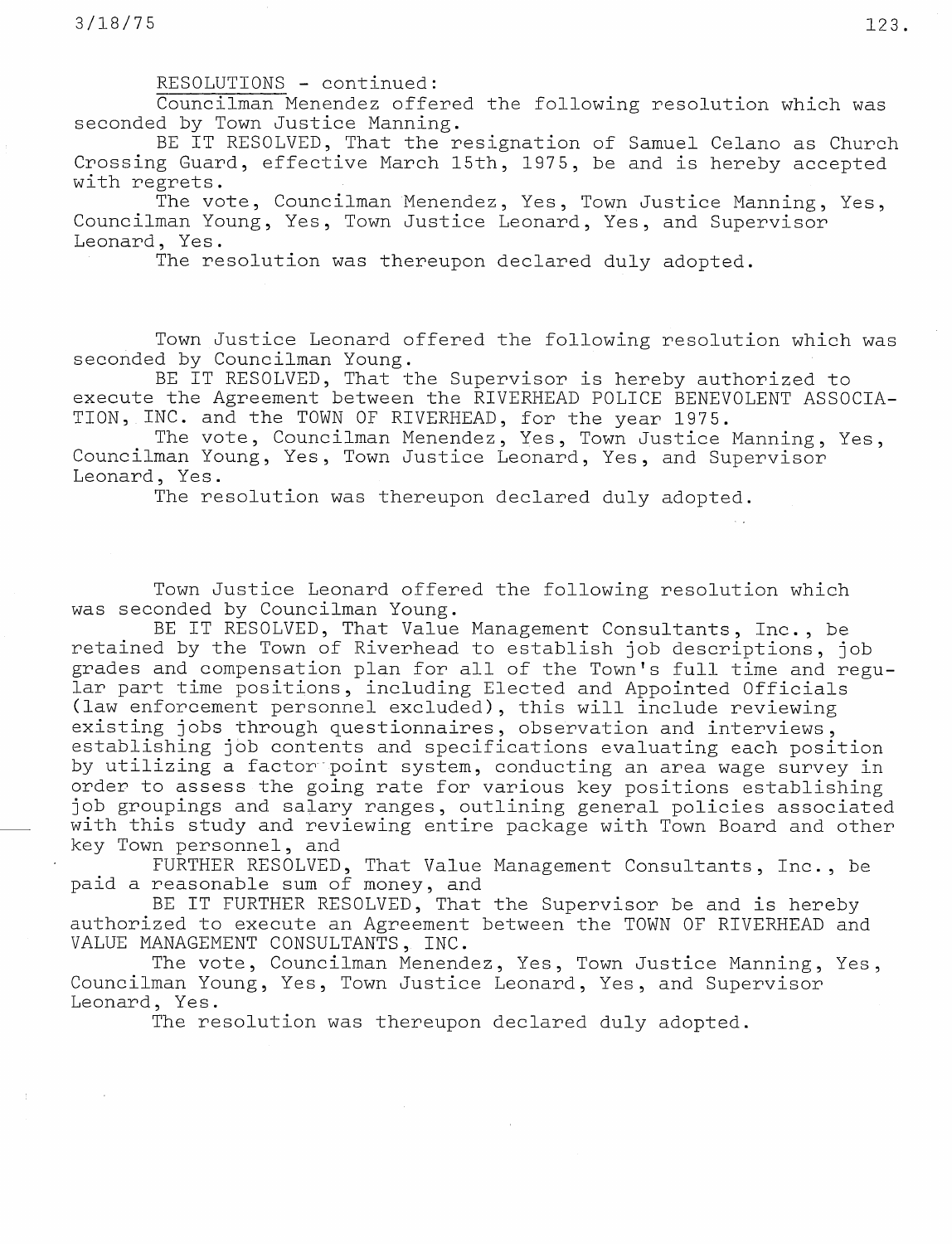RESOLUTIONS - continued:

Councilman Young offered the following resolution which was seconded by Town Justice Leona

<code>RESOLVED</code>, That Highway bills submitted on abstracts, <code>dat</code> March 18, 1975, as foll

Miscellaneous Item #4: Thurber Lumber Company, bill dated February 27, 1975 in the amount of \$601.73, Warner Engineering Co., bill dated March 4, 1975, in the amount of \$1,336.20, and Capitol Highway Materials, Inc., bill dated March 10, 1975 in the amount of \$949.96; be and the same are hereby approved for payment.

The vote, Councilman Menendez, Yes, Town Justice Manning, Yes, Councilman Young, Yes, Town Justice Leonard, Yes, and Supervisor Leonard, Yes.

The resolution was thereupon declared duly adopted.

Councilman Young offered the following resolution which was seconded by Town Justice Leonard.

BE IT RESOLVED, That the bid for the purchase of One (1) Used Hopper-Spreader for use of the Town of Riverhead Highway Department, be and is hereby awarded to Municipal Machinery Co., Inc., Coram,<br>New York, 11727 (at a cost of \$2,000.00 (subject to  $\frac{1}{\sqrt{1.55}}$  , at a cost of  $\frac{52,000.00}{\sqrt{1.55}}$  , subject to its bid and specification form filed in the Uffice of the Town Clerk, and

FURTHER RESOLVED, That the acceptance of said bid is subject to the approval of the Suffolk County Superintendent of Highways/Suffolk County Commissioner of Public Works.

The vote, Councilman Menendez, Yes, Town Justice Manning, Yes, Councilman Young, Yes, Town Justice Leonard, Yes, and Supervisor Leonard, Yes.

The resolution was thereupon declared duly adopted.

Councilman Menendez asked if this bid was acceptable to Mr.Horton and was told that it was.

Town Justice Leonard offered the following resolution which was seconded by the entire Board and duly adopted.

A RESOLUTION OF CONGRATULATIONS ON THE OCCASION OF THE COMMEMOFATION OF THE 100TH ANNIVERSARY OF THE FOUNDING OF THE CONGREGATION OF THE SISTERS OF THE HOLY FAMILY OF NAZARETH.

WHEREAS, This Community was founded in Rome, Italy in 1875, and in July of 1885, a band of the Sisters landed in New York, and

WHEREAS, The Congregation now has 114 houses founded in the United States, 29 in Europe, 5 in Australia, one in Peru, and one in Puerto Rico, and

WHEREAS, Twelve years ago, a band of the Sisters settled in Riverhead to perform educational services in the St. Isidore's Elementary School and are still established here in the Convent across from the school,

BE IT RESOLVED, That the Town Board of the Town of Riverhead takes pleasure in recognizing and publicly acclaiming the Sisters of the Holy Family of Nazareth in grateful appreciation of outstanding public service performed in education in the Town of Riverhead and education, social services, schools of nursing, child-caring and orphanage institutions and homes for the aging throughout the world, and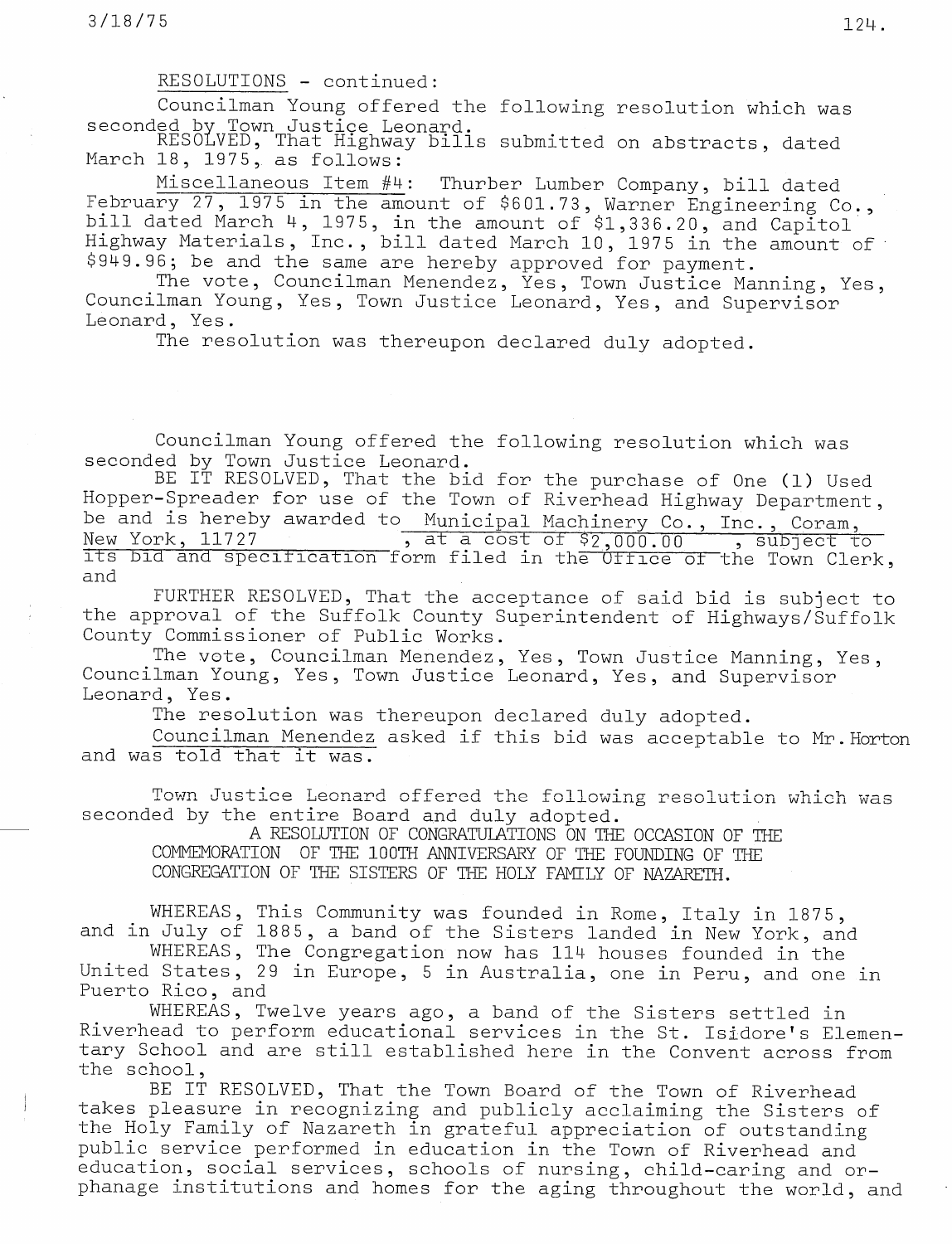# RESOLUTION - continued:

BE IT FURTHER RESOLVED, That a suitably engrossed copy of this Resolution be prepared and presented to the Sisters of the Holy Family of Nazareth located in Riverhead.

Councilman Young offered the following resolution which was seconded by Town Justice Leonard.

WHEREAS, The Superintendent of Highways has employed Robert W. Kennedy as Laborer in the Highway Department for a probationary period of six months, effective March 3, 1975, and

NOW, THEREFORE, BE IT RESOLVED, That Robert W. Kennedy be and is hereby employed by the Town of Riverhead as a Laborer in the Highway Department at the rate of \$3.85 per hour, effective, March 3, 1975.

The vote, Councilman Menendez, Yes, Town Justice Manning, Yes, Councilman Young, Yes, Town Justice Leonard, Yes, and Supervisor Leonard, Yes.

The resolution was thereupon declared duly adopted.

Town Justice Manning offered the following resolution which was seconded by Councilman Menendez.

RESOLVED, That Edward J. Piat, Sr. be and is hereby appointed Church Crossing Guard, effective March 16, 1975, to be compensated at tþe rate of \$3.00 per hour, payable bi-weekly and to serve at the pleasure of the Town Board.

The vote, Councilman Menendez, Yes, Town Justice Manning, Yes, Councilman Young, Yes, Town Justice Leonard, Yes, and Supervisor Leonard, Yes.

The resolution was thereupon declared duly adopted.

Councilman Menendez offered the following resolution which was seconded by Town Justice Manning.

WHEREAS, The Town Board of the Town of Riverhead has considered and finds it in the best interests of the Town of Riverhead to provide for the orderly finding of certain outstanding note obligations which will be maturing at various times and in various amounts; and for the new bond financing of certain other capital improvements within the said Town, and

WHEREAS, The Town Board will require the assistance of a consultant on municipal finance, and

WHEREAS, The Town Board deems it advisable to engage the services of Fiscal Advisors, Inc., 85 North Broadway, Hicksville, N.Y., 11801,

NOW, THEREFORE, BE IT RESOLVED, That John H. Leonard, Supervisor of the Town of Riverhead, is authorized to enter into an agreement in behalf of the Town of Riverhead with the aforementioned Fiscal Advisors, Inc.

The vote, Councilman Menendez, Yes, Town Justice Manning, Yes, Councilman Young, Yes, Town Justice Leonard, Yes, and Supervisor Leonard, Yes.

The resolution was thereupon declared duly adopted.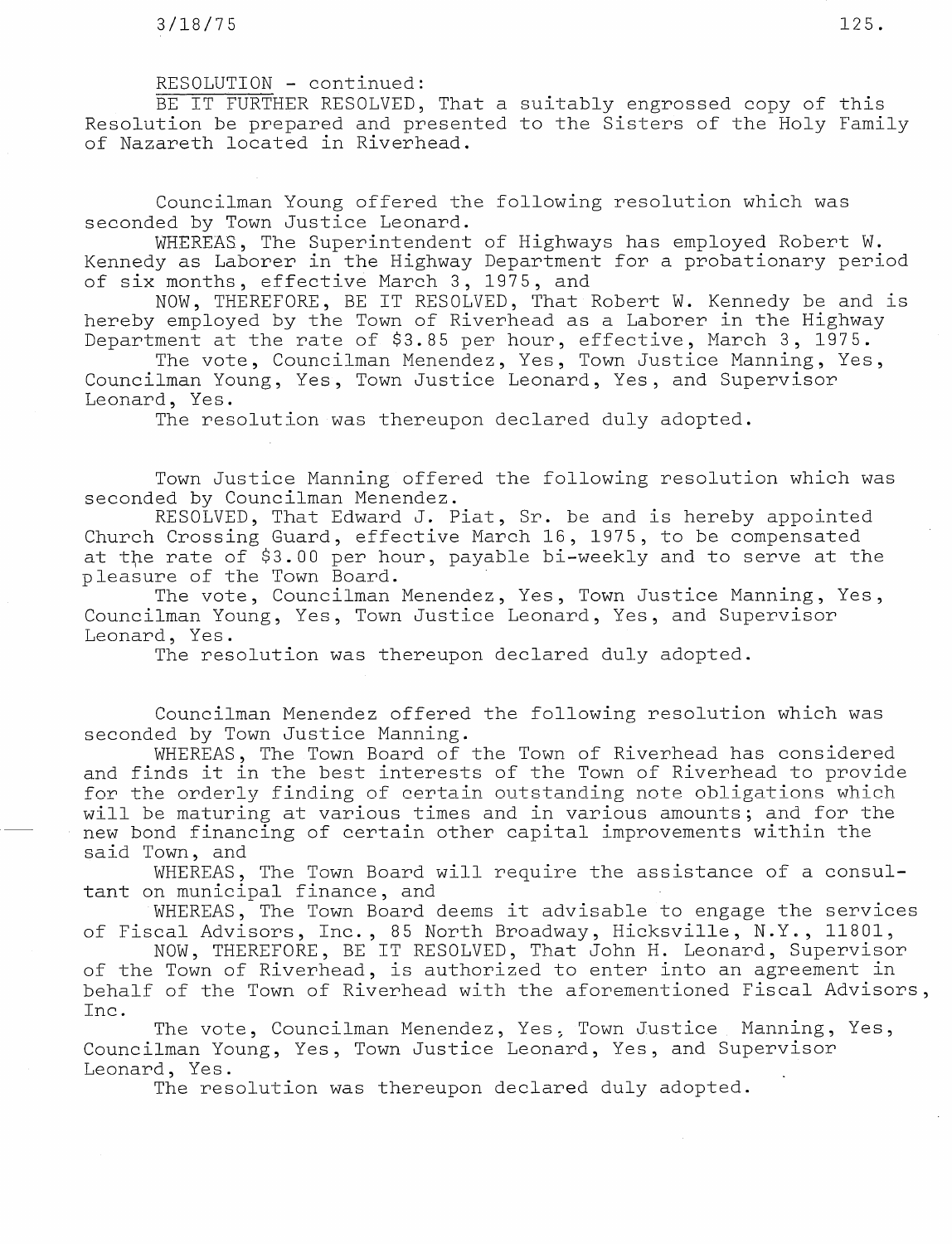### RESOLUTIONS - continued:

Councilman Menendez offered the following resolution which was seconded by Town Justice Manning.

WHEREAS, The Police Department has requested the purchase of a police boat for the Department, and

WHEREAS, This Board has reviewed said request and finds that the purchase of a police boat is in order, and

WHEREAS, This Board has on hand sufficient Revenue Sharing Funding to purchase said boat.

NOW, THEREFORE, BE IT RESOLVED, That the Town Clerk be and she hereby is authorized to publish the Notice to Bidders in the form attached and open bids on March 26, 1975.

# PUBLIC NOTICE

Sealed Bids for a Used 1972 Chris Craft 23 foot Lancer, inboard, boat with trailer and accessories for use of the Police Department of the Town of Riverhead, will be received by the Town Board of the Town of Riverhead at the direction of the Town Clerk at 220 Roanoke Avenue, Riverhead, New York, until 11:00 A.M., on Wednesday, March 26, 1975, at which time and place they will be opened and read.

Instructions for bidders, specifications, bid forms and forms of contract may be obtained at the office of the Town Clerk, 220 Roanoke Avenue, Riverhead, New York. Bids shall be on the form as prepared by the Town of Riverhead.

The Town Board of the Town of Riverhead reserves the right to reject any and all bids or to waive any informalities. It also reserves the right to hold any and all bids open for a period of 15 days from the date of opening. All bids must be in a sealed envelope clearly marked ''Bid for Police Boat".

The vote, Councilman Menendez, Yes, Town Justice Manning, Yes, Councilman Young, Yes, Town Justice Leonard, Yes, and Supervisor Leonard, Yes.

The resolution was thereupon declared duly adopted.

Town Justice Manning offered the following resolution which was seconded by Councilman Menendez.

WHEREAS, The Riverhead Fire Department has recommended that no parking be allowed on the west side of Hamilton Avenue between Pulaski Street and Fire Station No. 1.

NOW, THEREFORE, BE IT RESOLVED, That a public hearing be held to amend Ordinance No. 3 and that public notice thereof be published in the form annexed hereto.

## PUBLIC NOTICE

PLEASE TAKE NOTICE, That on the 1st day of April, 1975, at 11:45 o'clock A.M. , <sup>a</sup> public hearing will be held before the Town Board of the Town of Riverhead, at the Town Hall, 220 Roanoke Avenue, Riverhead, New York, to hear all interested persons in connection with certain proposed amend ments to Town Ordinance  $#3$  of the Town of Riverhead.

That Section 4, subdivision (a), of Town Ordinance No. 3 shall be amended as follows :

1. By adding a new section to Section 4, subdivision (a), prohibiting parking on Hamilton Avenue as follows :

"The parking of vehicles is hereby prohibited on the west side of Hamilton Avenue between Pulaski Street and Riverhead Fire Station No. 1."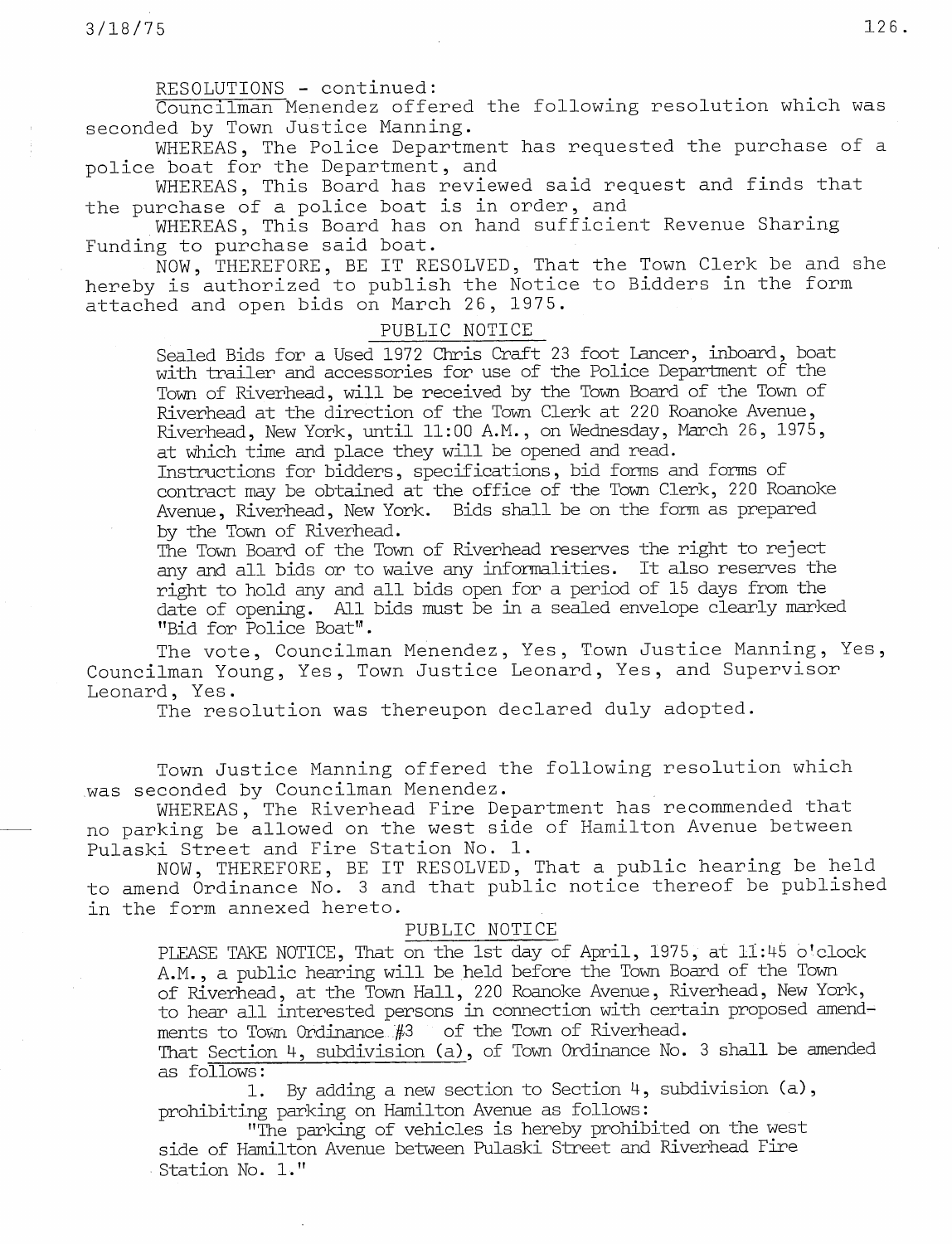RESOLUTION - continued:

The vote, Councilman Menendez, Yes, Town Justice Manning, Yes, Councilman Young, Yes, Town Justice Leonard, Yes, and Supervisor Leonard, Yes.

The resolution was thereupon declared duly adopted.

Councilman Young offered the following resolution which was seconded by Town Justice Leonard.

Section 1. All the acts and proceedings taken by the Town of Riverhead in Suffolk County in connection with the contracting for certain repair work on sanitation equipment without having advertised for bids as required by law, performed commencing October tenth and November twenty-seventh, nineteen hundred seventy-three by H.O. Penn Machinery Company, Inc., at the request of the Town of Riverhead at a total cost of twenty-five thousand nine hundred seventy-eight dollars and nine cents (\$25,978.09) are hereby legalized, ratified and confirmed to the extent that such Town is authorized to pay over twentyfive thousand nine hundred seventy-eight dollars and nine cents (\$25,978.09) as payment of the claim for such work, notwithstanding the fact that such contract was executed without advertisement for bids as required by law.

Section 2. This act shall take effect immediately.

The vote, Councilman Menendez, Yes, Town Justice Manning, Yes, Councilman Young, Yes, Town Justice Leonard, Yes, and Supervisor Leonard, Yes.

The resolution was thereupon declared duly adopted.

Town Attorney, Allen M. Smith explained the aforementioned resolution: "Prior to my time, it seems that \$25,000 worth of work was done without bidding. When I became Town Attorney, I was asked by the Supervisor if this item should be paid and I said that I would not approve it. And I have not approved it for a year and three months.

It was the Board's instruction to prepare and introduce in the State Legislature the necessary special legislation to prevent payment of this item to the H.O. Penn Machinery Co. I have contacted the former speaker of the Assembly and he is submitting this bid to the N.Y.S. Assembly and Senate."

Judge Leonard (inaudible)

Town Attorney: "In order for you to pay this bill there must be a State Act or Law passed to enable you to do it."

Town Justice Manning offered the following resolution which was seconded by Councilman Menendez.

WHEREAS, This Board has received complaints with reference to the grade of the intersection of Fresh Pond Road and Sound Avenue, and

WHEREAS, Investigation thereof shows that said intersection does not meet engineering standards or the requirements of the Commissioner of Motor Vehicles, and further, this Board is mindful of the possible liability of the Town of Riverhead for not correcting said situation, and